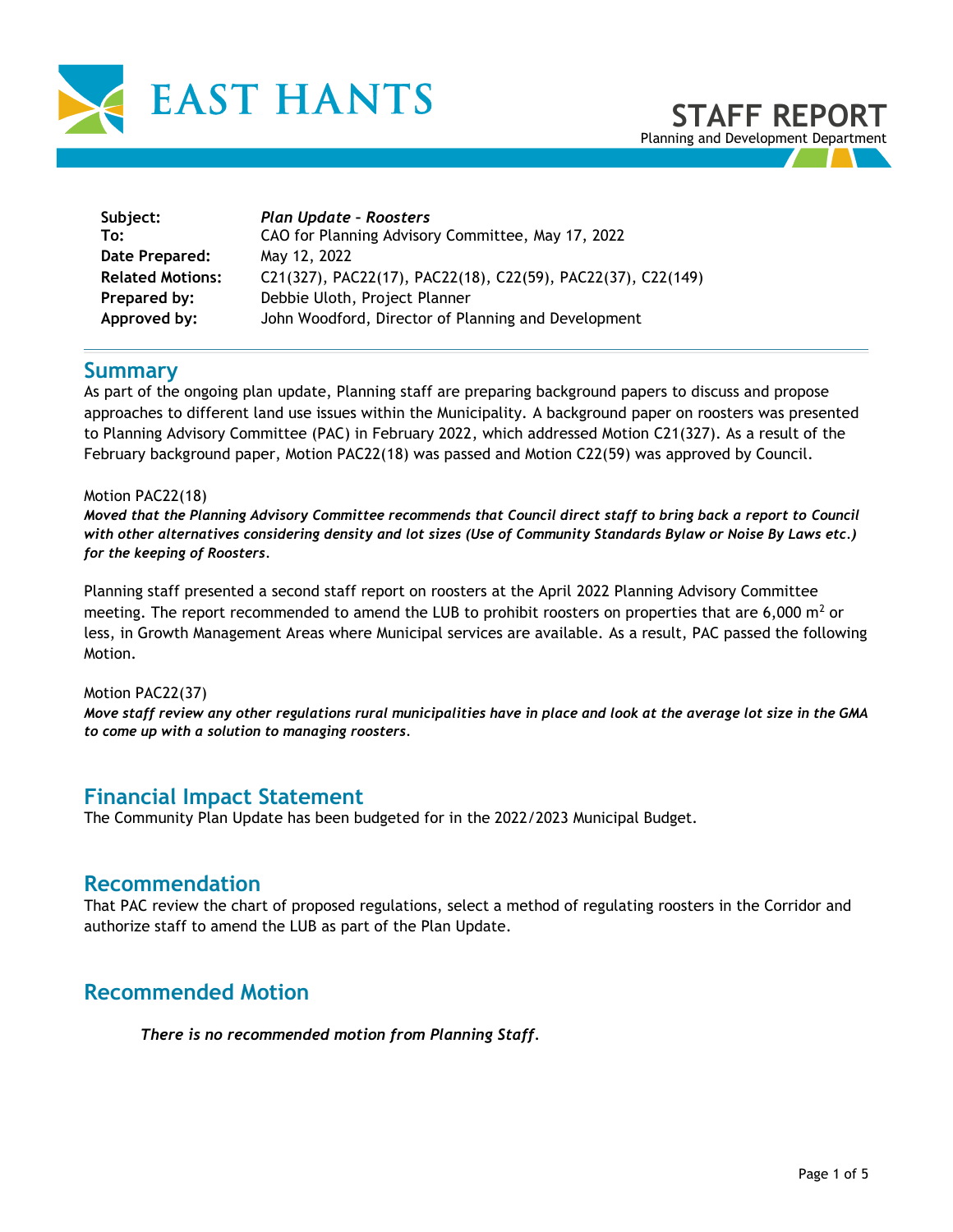# **Background**

In response to Motion C21(327), at their February PAC meeting, Planning staff proposed amendments to the Land Use Bylaw to prohibit property owners from owning roosters in the areas of the Municipality where Municipal water and wastewater services are provided. In response to this proposal, Council passed the following motion:

*"…that Council direct staff to bring back a report to Council with other alternatives considering density and lot sizes (Use of Community Standards Bylaw or Noise By Laws etc.) for the keeping of Roosters."*

Alternative amendments to staff's initial report were presented to Planning Advisory Committee at their April 2022 meeting. As a result, PAC decided not to accept the proposed amendment and instead directed staff to conduct a further review and come up with alternative solutions.

### Motion PAC22(37)

*Move staff review any other regulations rural municipalities have in place and look at the average lot size in the GMA to come up with a solution to managing roosters.*

## **Discussion**

As per Council's motion, staff have completed a jurisdictional scan of other rural Municipalities that have Municipal water and wastewater services and have determined the median lots size of residential lots in the Corridor.

### AVERAGE LOT SIZE IN THE GMA

As per Council's direction, staff have determined that the median lot size of all R1/R2 zoned lands in the Corridor, which includes the communities of Enfield, Elmsdale, Lantz, Milford, and Shubenacadie is 1,172 m<sup>2</sup>. If 1000  $\text{m}^2$  was used as a measurement for whether a residential property owner could have a rooster or not, over 50% of the R1/R2 property owners in the Corridor would be able to have a rooster. There is always the potential to have larger lots in more densely populated neighbourhoods, where a rooster could still be disruptive to surrounding property owners.

### JURISDICTIONAL SCAN: NON HRM COMMUNITIES WITH SERVICES

As per Council's request, staff have completed a jurisdictional scan of Municipal units with a similar density as the Corridor area of East Hants.

| Municipality    | Regulation                                                                                                                                                                                                                                       | Are Roosters Permitted?                                                   |
|-----------------|--------------------------------------------------------------------------------------------------------------------------------------------------------------------------------------------------------------------------------------------------|---------------------------------------------------------------------------|
| Antigonish Town | No Roosters permitted only<br>four laying hens.                                                                                                                                                                                                  | <b>No</b>                                                                 |
| Truro           | Roosters and swine<br>(excluding pot-bellied pigs)<br>are prohibited in all Zones<br>excluding the Rural<br>Residential Zone (R8) and<br>Watershed Residential Zone<br>(R9). Min. lot size in the R8<br>and R9 Zones is $3,716$ m <sup>2</sup> . | Only permitted in two zones<br>that have larger lot size<br>requirements. |
| Wolfville       | No roosters permitted only<br>four laying hens.                                                                                                                                                                                                  | <b>No</b>                                                                 |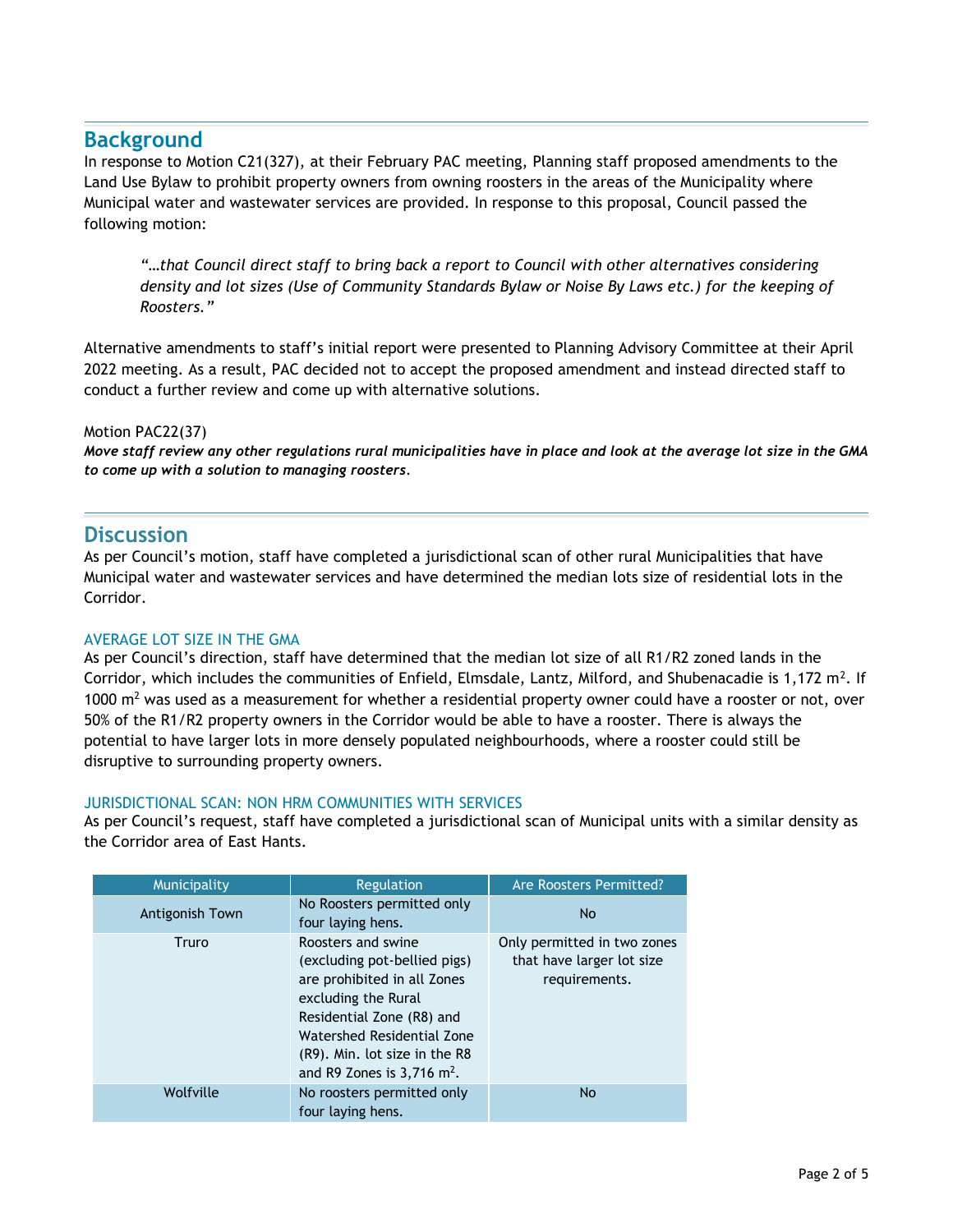| Digby           | In the Town of Digby, no<br>person shall: a) keep a<br>Rooster; b) keep a Hen,<br>other than an Urban Chicken<br>for which a valid Chicken<br>License has been issued.                                                                                         | No                                    |
|-----------------|----------------------------------------------------------------------------------------------------------------------------------------------------------------------------------------------------------------------------------------------------------------|---------------------------------------|
| Amherst         | The keeping of agricultural<br>animals is prohibited in<br>Town except for the<br>following lots which have<br>agricultural uses existing at<br>the date of this bylaw: i)<br>PID# 25047010 ii) PID#<br>25037219 iii) PID# 25358086                            | No, except for three lots.            |
| County of Kings | Controls Animals, cats and<br>urban chickens with an<br>Animal Control Bylaw, which<br>allows urban roosters but<br>requires them to be kept in<br>a fully enclosed Chicken<br>Coop, which is impervious to<br>light, between the hours of<br>4 a.m. to 8 a.m. | Yes, but under certain<br>provisions. |
| Windsor         | The keeping of roosters<br>and/or the slaughtering of<br>animals is prohibited                                                                                                                                                                                 | No                                    |

### ROOSTER COLLARS

After the last meeting of PAC, a resident suggested the use of rooster collars as a method to prevent a rooster from crowing. A rooster collar is a belt/band that goes around a rooster's neck that limits the force of air coming from the rooster and reduces the crowing noise. Videos of the device in action are available on YouTube. There are mixed reviews on the product, with some claiming that it works, while others indicate that it is torture to the animal, while still other users have indicated that the product doesn't work and that its use has ended in the death of the rooster.



Planning staff reached out to the Nova Scotia Farm Animal Welfare Program for their comments on the use of rooster collars. Animal welfare inspectors don't determine whether a product is humane or not humane, it depends on if the product is used correctly or not. For example, they would have concerns if a rooster wearing the collar appeared to be in distress. Staff also requested legal advice; it was recommended that the Municipality do not directly regulate the use of a product. If East Hants directly regulated the use of a rooster collar, we could be called upon to justify the standards we have selected, and rooster collars are likely to be controversial. In addition, enforcing the use of a rooster collar would be extremely difficult. Therefore, staff do not recommend the use of rooster collars as a method of preventing the crowing of roosters.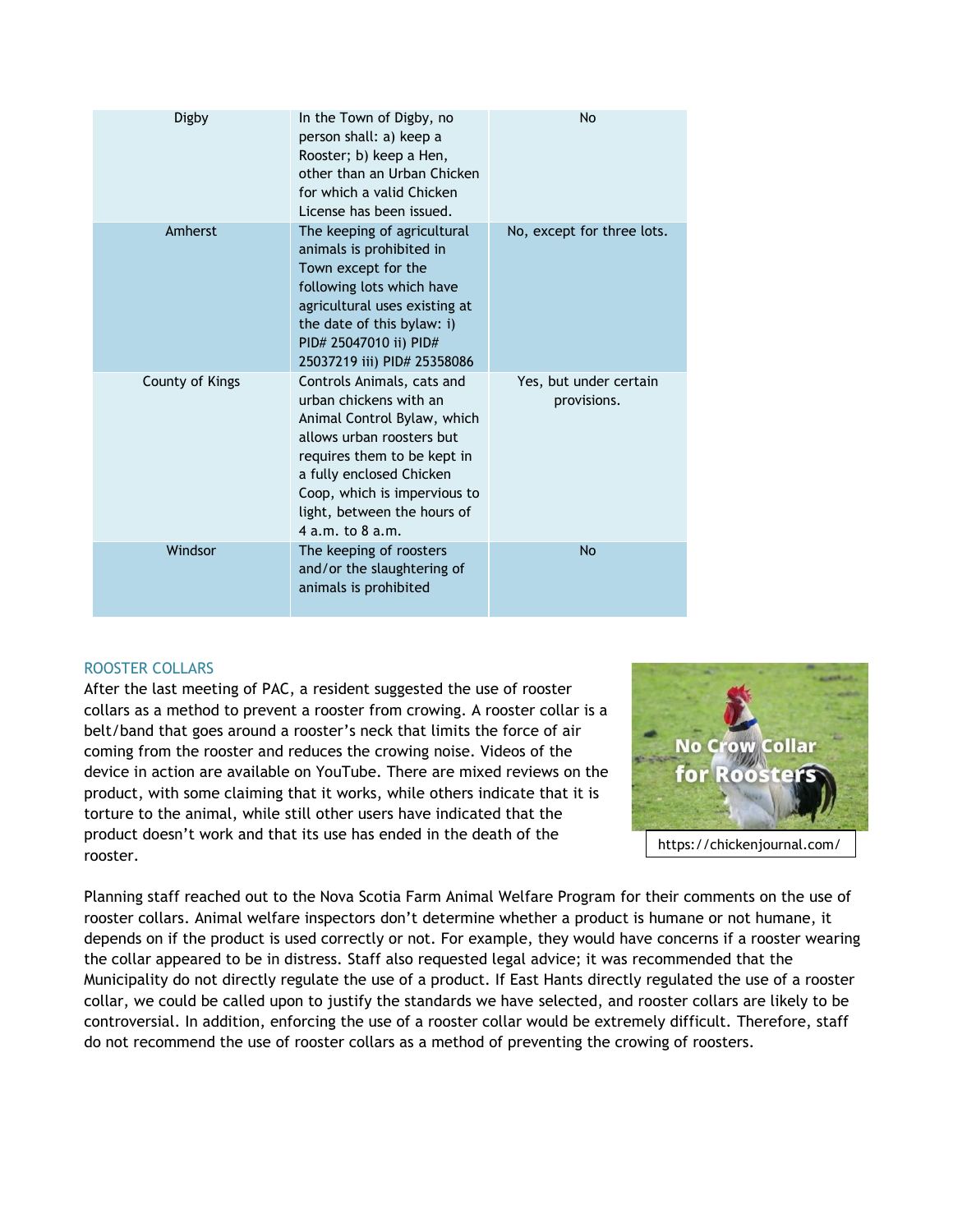#### STRATEGIC ALIGNMENT

Amendments to the East Hants Official Community Plan aligns with Council Strategic goal to build strong communities by "Ensure[ing] the East Hants official community plan is effective in managing changes in the community, reducing land use conflict and protecting both natural resources and community character."

#### LEGISLATIVE AUTHORITY

The Municipality has Legislative Authority to create land use policies and regulations under Part 8 of the Municipal Government Act.

#### FINANCIAL CONSIDERATIONS

Depending on the alternative selected by PAC there may be a financial consideration.

## **Alternatives**

Given that PAC has passed on Planning staff's previous recommendations and asked for additional alternatives without providing further direction, staff have developed the following chart to assist PAC in determining a direction for the keeping of roosters in serviced areas. When developing a regulation, it is the Municipality's responsibility to ensure the regulation does not discriminate against one or two property owners in its action.

| <b>Proposed Regulation</b>                                                                                                                                                                                                                                                                                                                                                            | Are Roosters Permitted?                                                                     | <b>Issues</b>                                                                                                                                                                    |
|---------------------------------------------------------------------------------------------------------------------------------------------------------------------------------------------------------------------------------------------------------------------------------------------------------------------------------------------------------------------------------------|---------------------------------------------------------------------------------------------|----------------------------------------------------------------------------------------------------------------------------------------------------------------------------------|
| The median residential lot size (R1/R2) in the Corridor is<br>1,172 m <sup>2</sup> (12,615 ft <sup>2</sup> ). Propose that any lot that is 1,000 m <sup>2</sup><br>or under would not be permitted to have a rooster. This<br>would mean that over half of the population in the Corridor<br>would still be permitted to have a rooster.<br>*Or any other lot area identified by PAC. | Yes, on some lots in the<br>serviced GMAs.                                                  | Could still end up with a rooster<br>in a densely populated<br>neighbourhood, if one or more of<br>the lots in a subdivision<br>exceeded the min. lot size<br>requirement.       |
| Amend the Land Use Bylaw to prohibit roosters in the South<br>Corridor and Commercial Growth Management Area.<br>Roosters would still be permitted in other serviced GMA's<br>such as Milford and Shubenacadie.                                                                                                                                                                       | Not in the South<br>Corridor and<br>Commercial GMA. Yes,<br>in Milford and<br>Shubenacadie. | Prohibits roosters in the fastest<br>growing and most densely<br>populated area of the<br>Municipality. But does nothing<br>for residents in other parts of<br>the Municipality. |
| Create an animal control Bylaw that requires roosters to be<br>kept in a fully enclosed chicken coop to prevent or<br>minimize crowing.                                                                                                                                                                                                                                               | Yes, inside a coop.                                                                         | Would require extra Bylaw<br>Enforcement staff time outside<br>of regular office hours to enforce<br>the Bylaw.                                                                  |
| Maintain the current Land Use Bylaw Regulations.                                                                                                                                                                                                                                                                                                                                      | Yes                                                                                         | Permits roosters everywhere,<br>even in dense subdivisions.                                                                                                                      |
| Prohibit chickens in Growth Management Areas that have<br>Municipal Services.                                                                                                                                                                                                                                                                                                         | <b>No</b>                                                                                   | If a property owner has a large<br>lot in the serviced area, they<br>would not be permitted to have<br>a rooster.                                                                |

## **Attachments**

There are no attachments associated with this report.